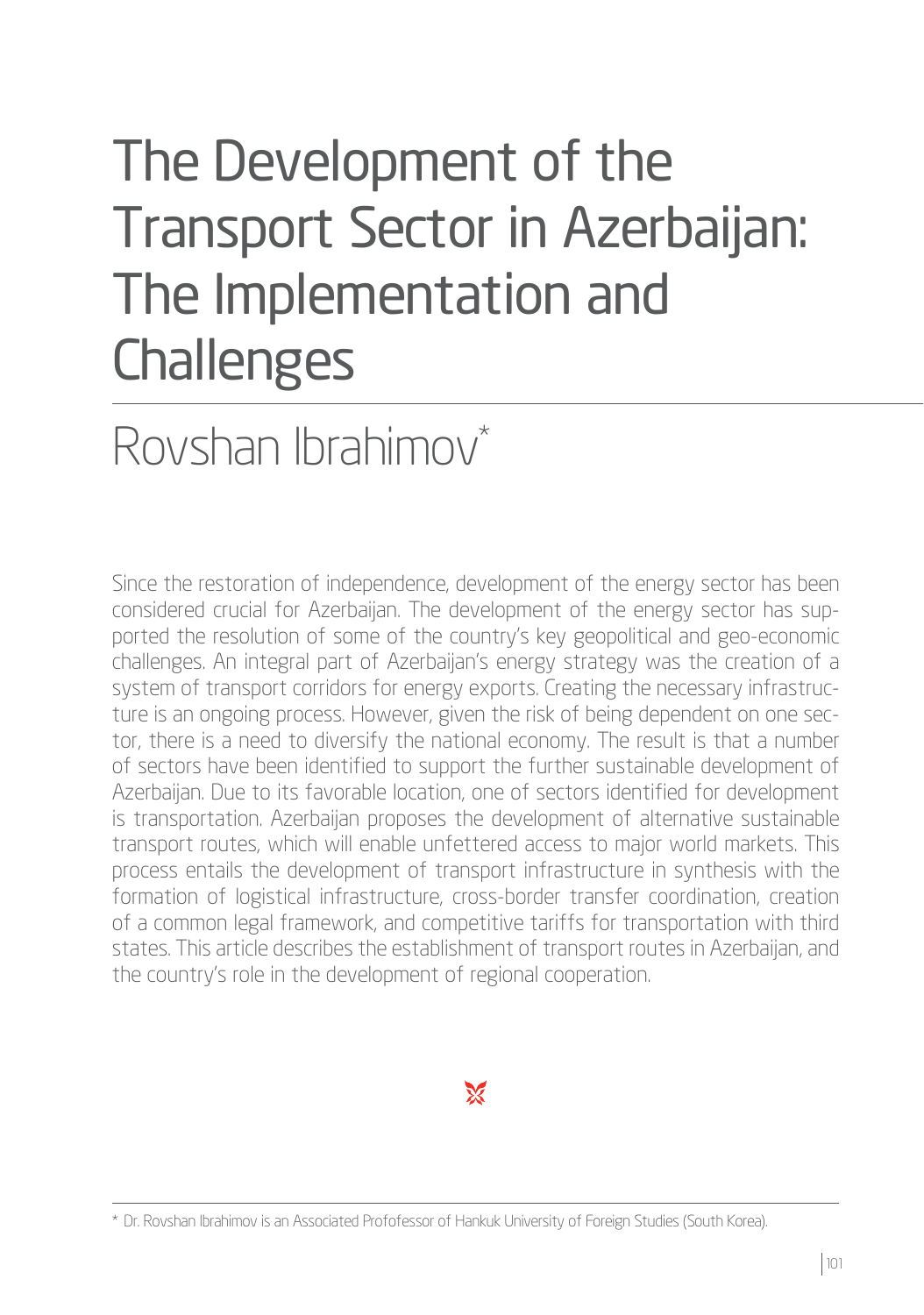# *Development of transport corridors in the energy sector*

 $\Gamma$  ince independence to the present day Azerbaijan's main ex-**P**port has been, and remains, hydrocarbons. The share of crude oil share its overall exports were to 77.61% in 2015, having reached  $84.32\%$  in  $2014<sup>1</sup>$  During the early years of independence, Azerbaijan focused on the creation of the necessary infrastructure to export its oil and later natural gas. It created the pipeline systems that would enable access to world markets. An important aspect of the development of this infrastructure is the avoidance of dependency on a single path, in order to reduce political and economic risks. Transit countries may use this as leverage. In the event that the energy producer and the transit state are in conflict, regardless of the level of disagreement, the transit country can block the border or impose regulatory restrictions on trans-border trade.<sup>2</sup> It was important for Azerbaijan to prevent such developments.

| Pipeline                              | General Information                                                                                                                                                                                                                                       | Importance                                                                                                                                                                               |
|---------------------------------------|-----------------------------------------------------------------------------------------------------------------------------------------------------------------------------------------------------------------------------------------------------------|------------------------------------------------------------------------------------------------------------------------------------------------------------------------------------------|
| Baku-<br>Novorossiysk<br>Oil Pipeline | Commissioned in 1997 in<br>order to transport 'early<br>oil' from Chirag field.<br>Connects Sangachal<br>terminal with Russian<br>port on the Black Sea.<br>The length is 1330 km.<br>Capacity 6 mln ton.<br>Transportation fee-15,67<br>dollars per ton. | Was commissioned<br>in order to<br>prevent undesired<br>complications<br>in relations with<br>Russia, which<br>was interested<br>in controlling<br>transportation of<br>Azerbaijani oil. |
| Baku-Supsa Oil<br>Pipeline            | Commissioned in 1999 in<br>order to transport 'early<br>oil' from Chirag field.<br>Connects Sangachal<br>terminal with Georgian<br>port on the Black Sea.<br>The length is 833 km.<br>Capacity 6 mln ton.<br>Transportation fee-3,14<br>dollars per ton.  | For the first time<br>in the post-Soviet<br>space one of the<br>countries gained<br>access to world<br>markets, bypassing<br>Russia.                                                     |

The following pipelines have thus far been built:

<sup>1</sup> Vesti, Азербайджан Снизил Физический Экспорт Нефти на *7% в 2015* году, 22.01.2016, Available at: http://www.vesti.az/news/279819 (Accessed: 02 February 2016).

<sup>2</sup> Faye, L. M. et al. (2004) 'The Challenges Facing Land-locked Developing Countries", *Journal of Human Development*, 5(1), p. 45.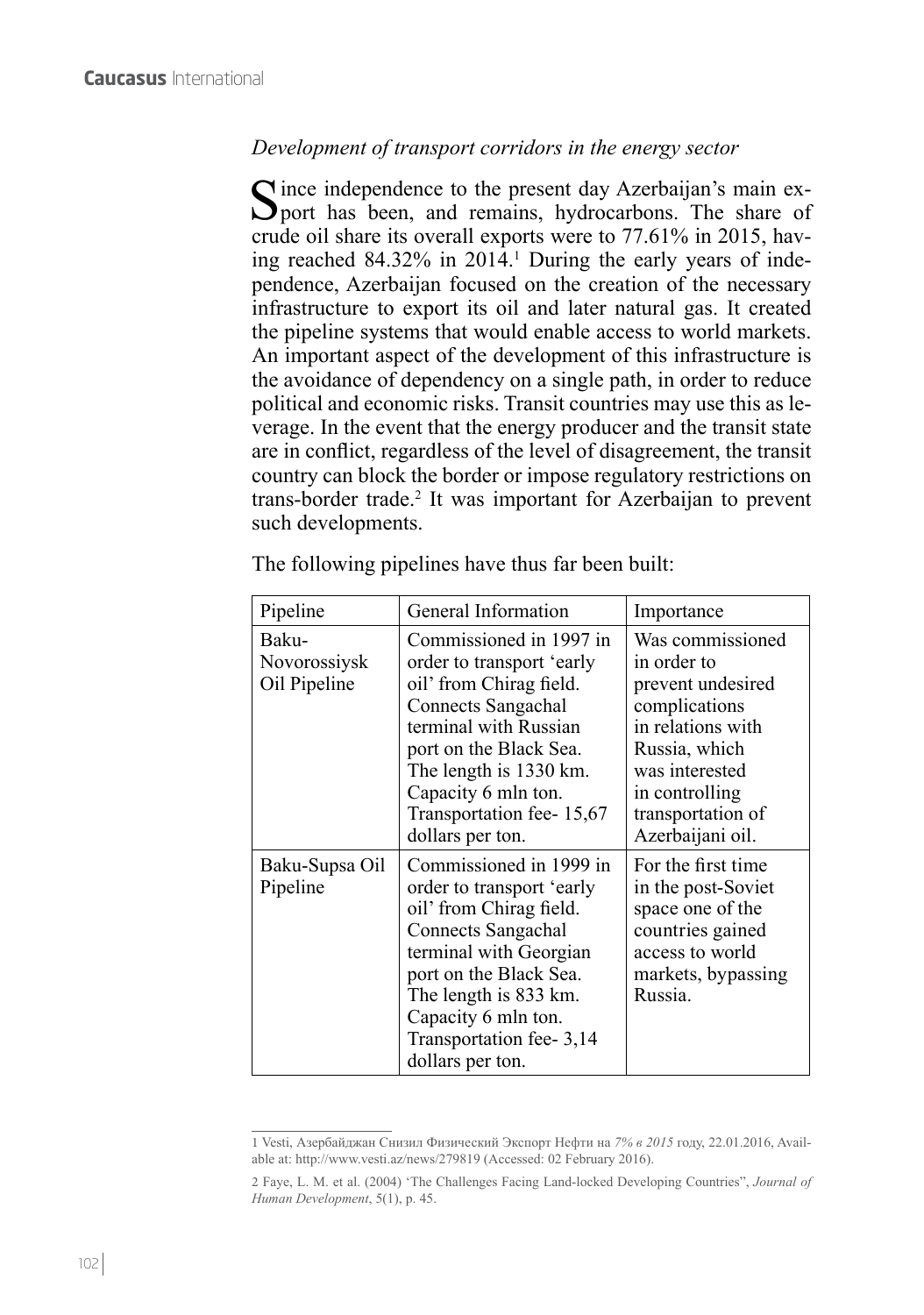*The existing network of transportation infrastructure allows Azerbaijan to transport not only its own energy resources, but also oil from Central Asia, thus becoming a transit state.* 

| Baku-Thilisi-<br>Ceyhan Oil<br>Pipeline  | Commissioned in 2006.<br>Main export route for<br>Azeri-Chirag-Guneshli oil<br>field. Connects Sangachal<br>terminal with Turkish port<br>on the Mediterranean Sea.<br>The length is 1768 km.<br>Capacity 50 mln ton. | The project takes<br>into account the<br>geopolitical realities<br>of the region.<br>Thus, this pipeline<br>passes through<br>the territories<br>of Georgia and<br>Turkey which are<br>both friendly to<br>Azerbaijan. |
|------------------------------------------|-----------------------------------------------------------------------------------------------------------------------------------------------------------------------------------------------------------------------|------------------------------------------------------------------------------------------------------------------------------------------------------------------------------------------------------------------------|
| Baku-Tbilisi-<br>Erzurum Gas<br>Pipeline | Commissioned in 2006.<br>Connects Sangachal<br>terminal with Turkish<br>gas network in Erzurum.<br>The length is 692 km.<br>Capacity 8.8 bln cubic<br>meters.                                                         | Export route for<br>Azerbaijani natural<br>gas from the Shah<br>Deniz offshore field<br>to the Turkish and<br>Georgian markets.                                                                                        |

The existing network of transportation infrastructure allows Azerbaijan to transport not only its own energy resources, but also oil from Central Asia, thus becoming a transit state. Thus via Baku-Tbilisi-Ceyhan pipeline, Kazakh and Turkmen oil is transported. In 2015 alone, the total volume of Turkmen and Kazakh oil via BTC was 5.2 million tons. In addition, a subsidiary of the State Oil Company of Azerbaijan (SOCAR) - SOCAR Trading SA Company signed a new agreement on the purchase of

Turkmen oil. According to the agreement, up to 3 million tons of Turkmen oil will be transported via the BTC over the next 5 years.<sup>3</sup> It is expected that Kazakh oil exports will also increase.

In addition to the development of gas fields in recent years, Azerbaijan is also actively involved in the construction of transport routes in neighboring countries to export its own gas to the European markets, namely the Trans Anatolian Pipeline (TANAP) and Trans Adriatic Pipeline (TAP).

<sup>3</sup> Report.az, Значение Трубопровода Баку*-*Тбилиси*-*Джейхан Растет, 29.01.2016, Available at: <http://report.az/ru/energetika/znachenie-truboprovoda-baku-tbilisi-dzhejhan-rastet/> (Accessed: 02 February 2016).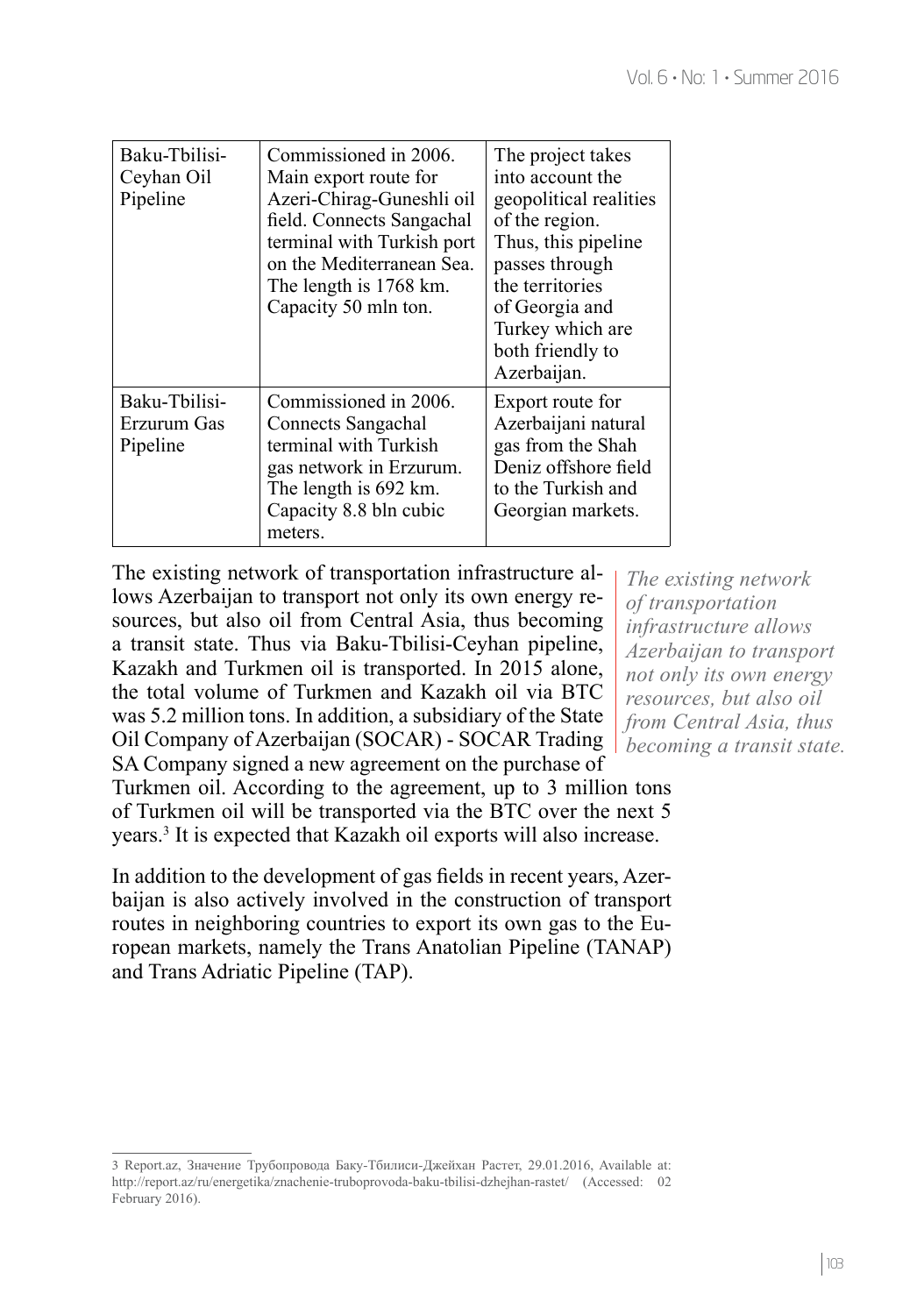| Pipeline     | General Information                                                                                                                                                                                                                                                                                                                        | Importance                                                                                                                                                                                        |
|--------------|--------------------------------------------------------------------------------------------------------------------------------------------------------------------------------------------------------------------------------------------------------------------------------------------------------------------------------------------|---------------------------------------------------------------------------------------------------------------------------------------------------------------------------------------------------|
| <b>TANAP</b> | Expected to be<br>completed in 2018.<br>The main investor<br>is SOCAR, which<br>holds a 58%-share in<br>the project. Partners:<br>Turkish BOTAŞ<br>$-30\%$ and BP - 12%.<br>The length is 1841<br>km, running across<br>the Turkish territory<br>from its border with<br>Georgia in the east,<br>to the border with<br>Greece to the west. | Export route for Azerbaijani<br>natural gas from the Shah<br>Deniz offshore field to the<br>Turkish (10 bln ton) and<br>Southern European markets<br>$(6 \text{ bh} \cdot \text{ton}).$           |
| <b>TAP</b>   | Expected to be<br>finished in 2018.<br><b>SOCAR</b> share<br>is $20\%$ . As the<br>continuation of<br>TANAP, TAP will<br>run from the Greek<br>border, pass through<br>the territories of<br>Greece via Albania<br>to Italy, finally<br>connecting to the<br>Italian gas network.                                                          | Export route for Azerbaijani<br>natural gas from the Shah<br>Deniz offshore field to the<br>Southern European markets<br>(6 bln ton). In perspective<br>will transport to the Western<br>Balkans. |

*Creation of transport corridors as a basis for the development of the non-oil sector of the economy*

In 2013, Azerbaijan launched the 'Azerbaijan 2020: Look into the Future' concept,<sup>4</sup> which focuses on the creation of transport infrastructure and transit of goods and passengers through its territory as an alternative to the oil sector. It is expected that once this corridor is at full capacity, the number of containers transported in 2020 could reach 300-400 thousand, which in turn will enable Azerbaijan to earn hundreds of millions of manats in revenue.<sup>5</sup>

In this regard, Azerbaijan pays close attention to the develop-

<sup>4</sup> Official Site of Azerbaijan Prezident, Концепция Развития *'*Азербайджан *– 2020:* Взгляд *в*  Будущее*'*, Available at: [http://www.president.az/files/future\\_ru.pdf](http://www.president.az/files/future_ru.pdf) (Accessed: 23 December 2015).

<sup>5</sup> Филипп Громыко, Азербайджан Расширяет *'*Окно*' в* Китай, 24.08.2015, Available at: http:// kavpolit.com/articles/azerbajdzhan\_rasshirjaet\_okno\_v\_kitaj-19320/ (Accessed: 25 December 2015).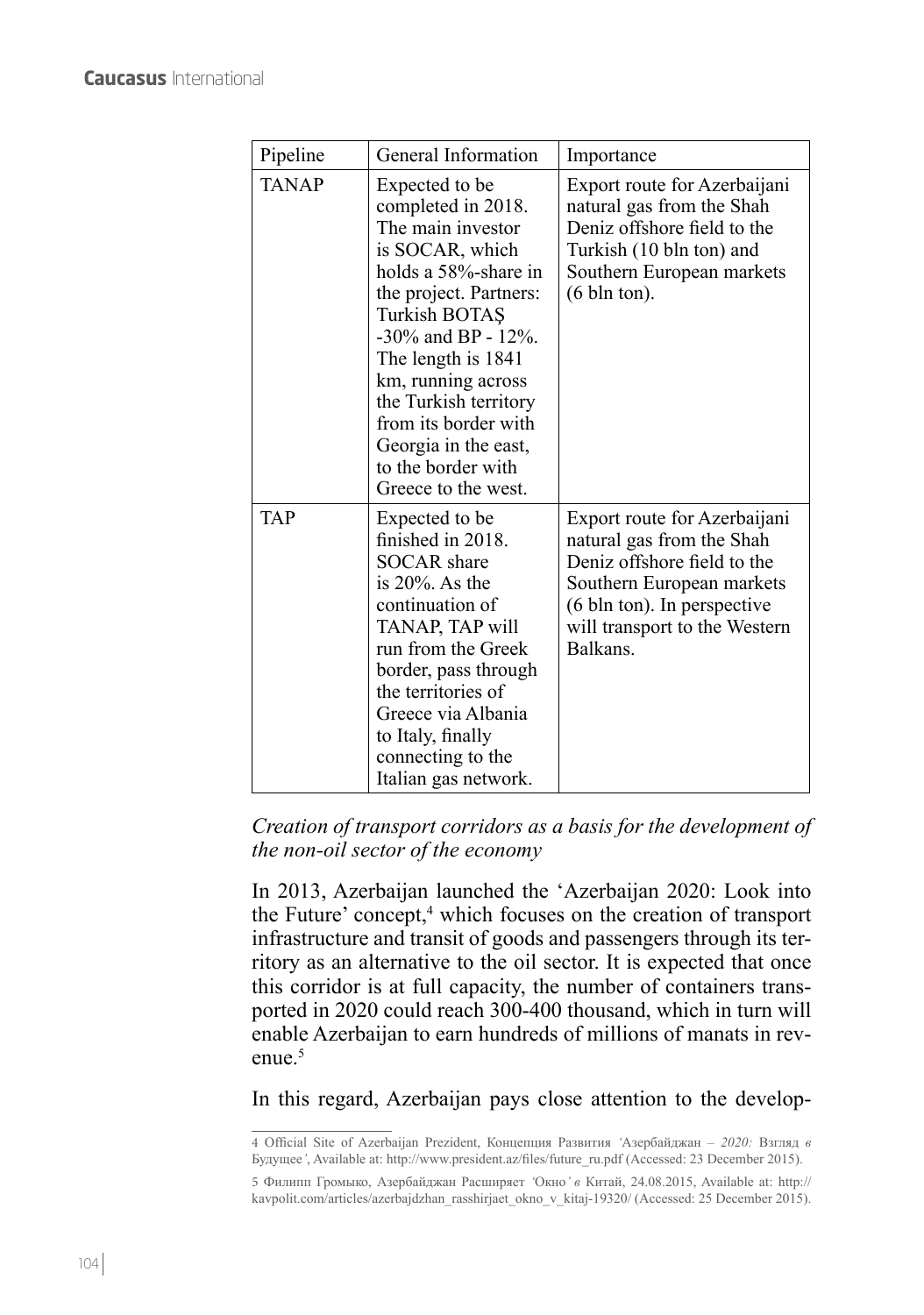ment of transport infrastructure within the framework of the 'West-East' transport corridor. This route was first announced in 1998 at an international conference in Baku dedicated to the revival of the Great Silk Road within the EU TRACECA project.<sup>6</sup>

This project includes the development of the railway transport system, connecting the Caspian Sea with the Black Sea coast between the Georgian ports of Batumi, Poti, and Kulevi, and the Azerbaijani ports of Alyat, Sangachal and Dubendi. These ports connect the Central Asian (via Kazakhstan and Turkmenistan) and Black Sea regions.<sup>7</sup>

Full-scale renovation of the national railway network is underway in Azerbaijan, including the modernization of the central administration system, renovation of locomotives and wagons, and work to increase average speed of the trains. This is a key task for the transport sector. Otherwise, this route cannot effectively compete with other routes. Currently the average rail speed in Azerbaijan is 30 km/h, while the average speed of the trains in Georgia between Tbilisi and Poti consists 25-30 km/h.8

An average train speed of 30 km/h is not competitive. Curiously enough, world famous French writer Jules

Verne, in his 1893 story 'Claudius Bombarnac', describes the journey of the hero from Europe to China. The protagonist travels by train from Tbilisi to Baku, a journey of thirteen hours.<sup>9</sup> According to a train timetable from the end of 2015, travel time from Tbilisi to Baku at the end of 2015 was 16 hours and 40 minutes.10 While this now includes a border crossing (whereas 120 years ago Azerbaijan and Georgia were both part of the Russian Empire), and until recently the train stood idle for several hours at the border, this lack of progress is noteworthy.

# However, it should be noted that there are ways to resolve this

9 For More Information See: Jules Verne, *Claudius Bombarnac*.

*In this regard, Azerbaijan pays close attention to the development of transport infrastructure within the framework of the 'West-East' transport corridor.* 

*Full-scale renovation of the national railway network is underway in Azerbaijan, including the modernization of the central administration system, renovation of locomotives and wagons, and work to increase average speed of the trains.* 

<sup>6</sup> Тофиг Аскеров, Гюльнара Зейналова, Визит Ильхама Алиева в Китай: Большая Политика на Великом Шелковом Пути, 10.12.15, Available at: http://www.vzglyad.az/news.php?id=50648#. Vq5EN7KLTDc (Accessed: 25 December 2016).

<sup>7</sup> For more Information See: Rovshan Ibrahimov together with Shirin Akiner, Ariz Huseynov (2013) 'Interregional Cooperation in Eurasia, Transport and Logistic Projects as an Accelerator of Integration within and between the Black Sea region, the South Caucasus and the Central Asia", *SAM Review*, Special Double Issue, Volume 9-10.

<sup>8</sup> Ziyadov, T. (2012) *Strategic Assessment of Euro-Asian Trade and Transportation*, HASEN, Istanbul, December, pp. 27-28.

<sup>10</sup> Georgian Railways, Обший График Поездов, 02 October 2015, Available at: [http://railway.](http://railway.ge/?action=page&p_id=480&lang=rus) [ge/?action=page&p\\_id=480&lang=rus](http://railway.ge/?action=page&p_id=480&lang=rus) (Accessed: 26 November 2015).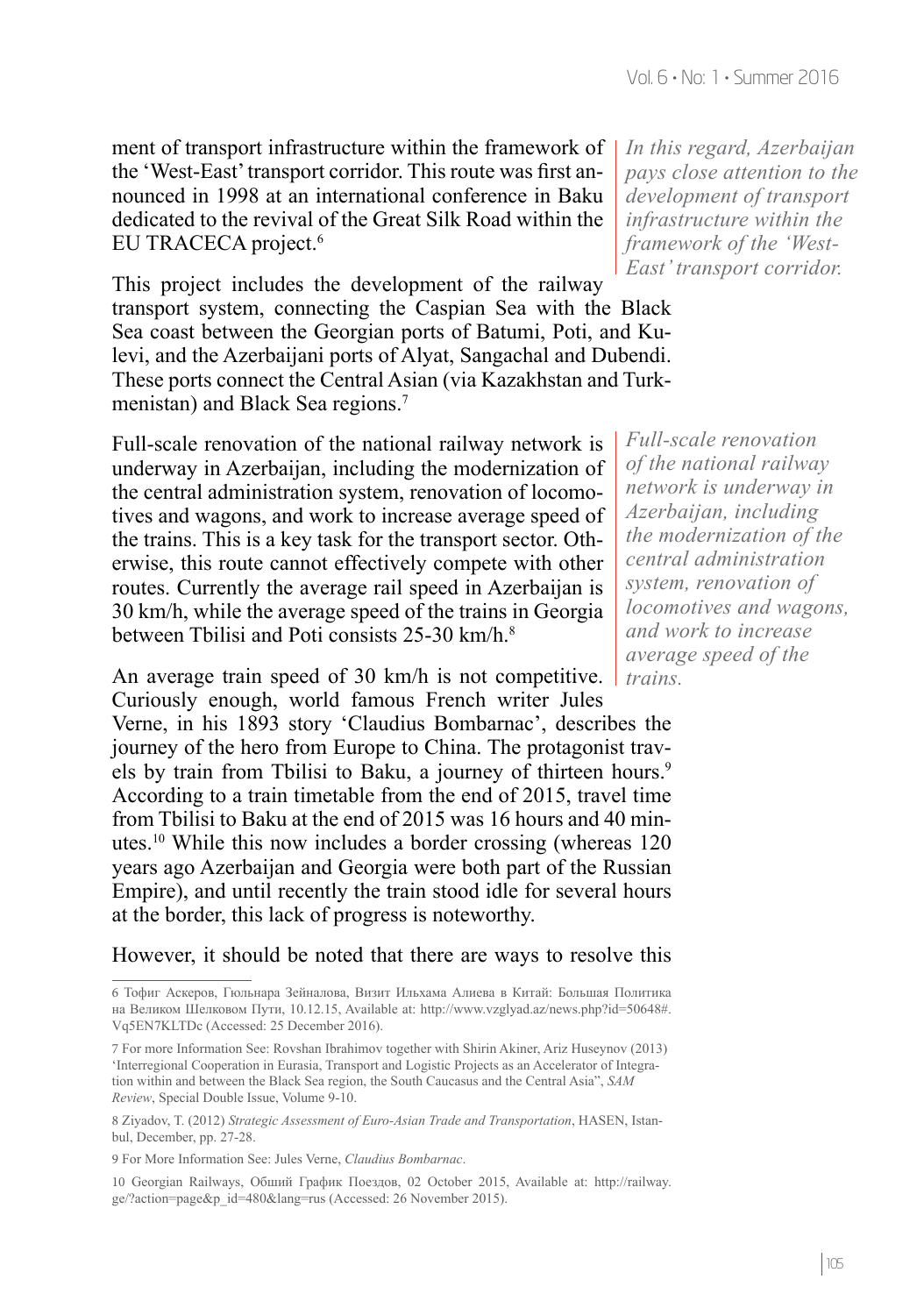problem and improve the quality of cargo services. From February 1, 2016 Azerbaijan's two main rail border crossings introduced a new means of checking the cargo in the wagons without stopping the train.<sup>11</sup> This reduces the valuable time spent at borders. However, along with reduction of bureaucracy at the borders, it is also important to further increase the speed trains. At the moment, this railway can transport up to 8 trains per month, almost 100 trains per year. For comparison, the capacity of the Trans-Siberian Railway is about 150 trains a day, or 4500 trains per month.12 In this regard, Azerbaijan may face difficulties in attracting carriers to its transport networks, in addition to the question of how to handle increasing volumes of traffic in line with speed requirements.

An important step towards resolving the problem of speed was taken on 21 November 2007, when the construction of the Baku-Tbilisi-Kars railroad was started. This project includes the construction of a segment of railroad across the border between Georgia and Turkey, which will connect the European railway with East Asia via the South Caucasus and Central Asia. At the same time, the existing railway network along this route is being updated. This is a high-value of project, because it will offer an alternative to the Trans-Siberian Railway. In addition, after the completion of the 'Marmaray' tunnel under the Bosporus strait in Istanbul (begun October 29, 2013), it will be possible to travel from Beijing to London by rail.

In the context of the construction of energy transport corridors, Azerbaijan has been the main initiator of the Baku-Tbilisi-Kars railroad. Baku is providing crucial financial support to its neighbor, Georgia. Initially, for the implementation of this project Azerbaijan provided a loan of \$200 million to Georgia for 25 years, with a yearly interest rate of 1%. Azerbaijan also allocated an additional \$575 million at the rate of 5% per annum.13 These loans have not been provided with the purpose of generating income, and the interest rates are symbolic.

According to expert estimates, it is expected that in the initial

<sup>11</sup> Report, Железнодорожные Поезда на Границе Азербайджана Будут Проверяться Без их Остановки, 29.01.16, Available at: http://[report.az/ru/infrastruktura/zheleznodorozhnye-poezda-na](http://report.az/ru/infrastruktura/zheleznodorozhnye-poezda-na-granice-azerbajdzhana-budut-proveryat-sya-bez-ih-ostanovki/)[granice-azerbajdzhana-budut-proveryat-sya-bez-ih-ostanovki/](http://report.az/ru/infrastruktura/zheleznodorozhnye-poezda-na-granice-azerbajdzhana-budut-proveryat-sya-bez-ih-ostanovki/) (Accessed: 23 February 2016).

<sup>12</sup> Кирилл Соков, Транскаспийский Маршрут: Обойти Россию Будет Трудно, 30.01.16, Available at: [http://m.ritmeurasia.org/news--2016-01-30--transkaspijskij-marshrut-obojti-rossiju](http://m.ritmeurasia.org/news--2016-01-30--transkaspijskij-marshrut-obojti-rossiju-budet-trudno-21646)[budet-trudno-21646](http://m.ritmeurasia.org/news--2016-01-30--transkaspijskij-marshrut-obojti-rossiju-budet-trudno-21646) (Accessed: 23 February 2016).

<sup>13</sup> News Azerbaijan, Азербайджан выделяет Грузии новый льготный кредит на *\$575* млн, 01.07.11, Available at: <http://www.newsazerbaijan.az/economic/20110701/296142544.html> (Accessed: 05 February 2016).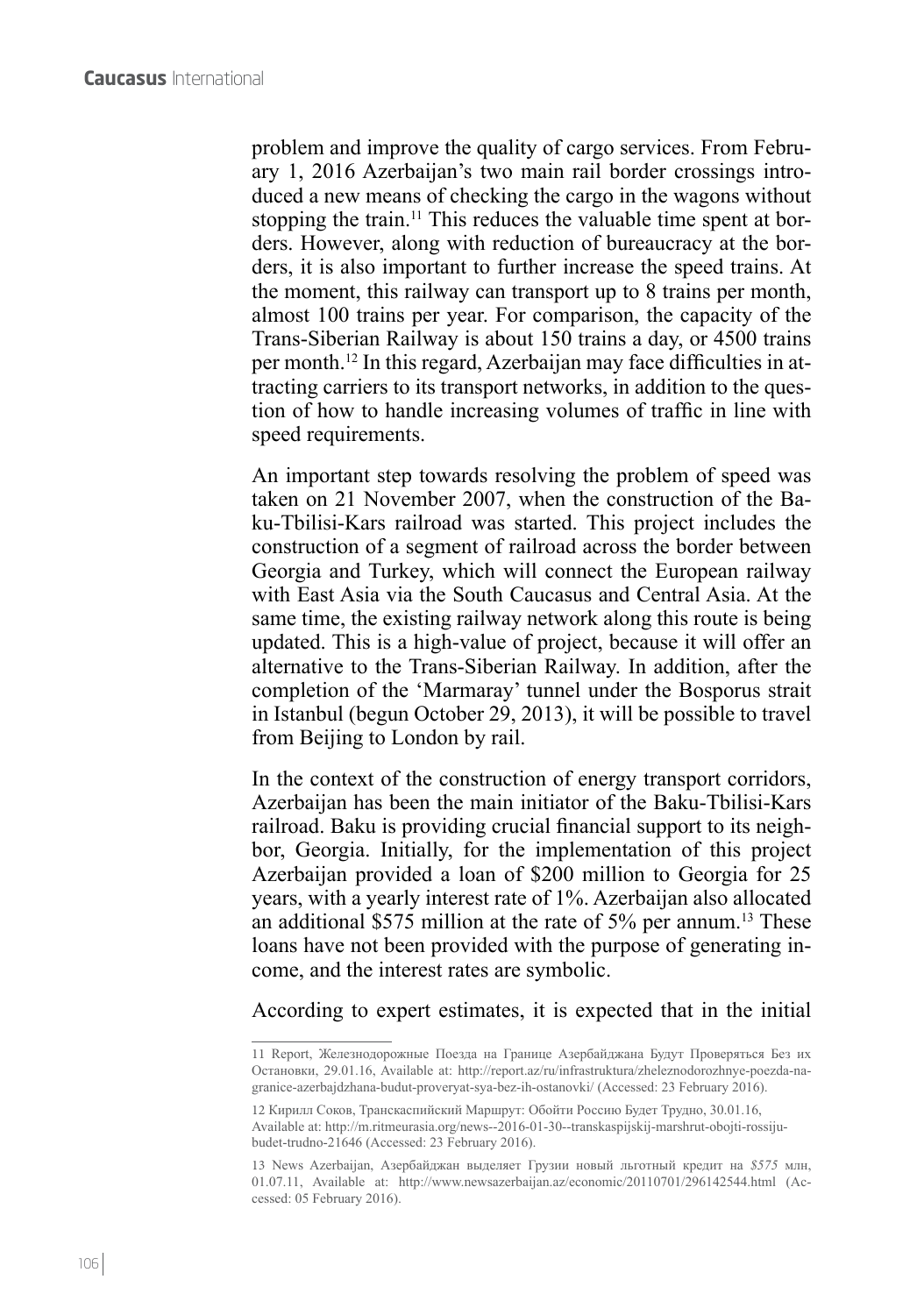stage this road will carry up to 6.5 million tons of cargo, as well as up to one million passengers per year. Later, after the third year of operation, the volume of cargo will be 3 million tons, and after the fifth year, at least 5 million tons. Following 10 years of operation, the volume of freight traffic will exceed 10 million tons. The peak of the corridor's transport capacity will be approximately 17 million tons per year.<sup>14</sup> Resulting revenue from the transit corridor stands to provide a serious infusion to the state budget of Azerbaijan, increasing the proportion of income generated by the non-oil sector. Moreover, active transport will also contribute to the development of the country's regions. The provinces that are crossed by this railroad may provide logistical support, leading to additional revenues for the government and private entrepreneurs.

The modernization of the locomotives and wagons is a key factor. To this end, in 2014 the Swiss company 'Stadler' started to build a rail carriage factory in the western Azerbaijani city of Ganja. Once the factory has been completed, Azerbaijan will be able to produce various types of locomotives and carriages for its own needs. These products will also be exported to other countries such as Turkey, Georgia, Kazakhstan, Uzbekistan, Turkmenistan, and Iran.15 In addition, in the summer of 2014 'Azerbaijan Railways' and 'Stadler' signed a contract on the purchase of 30 new passenger rail cars. The first batch of 10 cars was put into operation in 2016. An important feature of the new carriages is that they are adapted to automatically move the pair of wheels for movement on the European railway track.16 This is necessary because the width of railway tracks in the post-Soviet region is 1520 mm, while the most common width in the rest of world – including neighboring Iran and Turkey – is 1435 mm. The ability to transition quickly from one type of track to another will increase speed, as well as enable the integration of the Azerbaijani railway with international rail networks. Since, as in railway track width is 1435 mm.

The existing South Caucasian Azerbaijan-Georgia railway transshipment corridor makes it possible to transport dry cargo as well as oil and non-oil products in both directions. Ports on the Black

*Resulting revenue from the transit corridor stands to provide a serious infusion to the state budget of Azerbaijan, increasing the proportion of income generated by the non-oil sector.* 

<sup>14</sup> Эмиль Исмайлов, Заграница для Азербайджанцев Станет Еще Ближе, Available at: [http](http://news.day.az/economy/710785.html):// [news.day.az/economy](http://news.day.az/economy/710785.html)/710785.html (Accessed: 05 February.2016).

<sup>15</sup> Trend, *Azerbaijani President Attends Foundation Laying Ceremony of Stadler Ganja Carriage Factory*, 19.10.2014, Available at: <http://en.trend.az/azerbaijan/politics/2323477.html>(Accessed: 06 February 2016).

<sup>16</sup> Эмиль Исмайлов, Заграница для Азербайджанцев Станет Еще Ближе, ibid.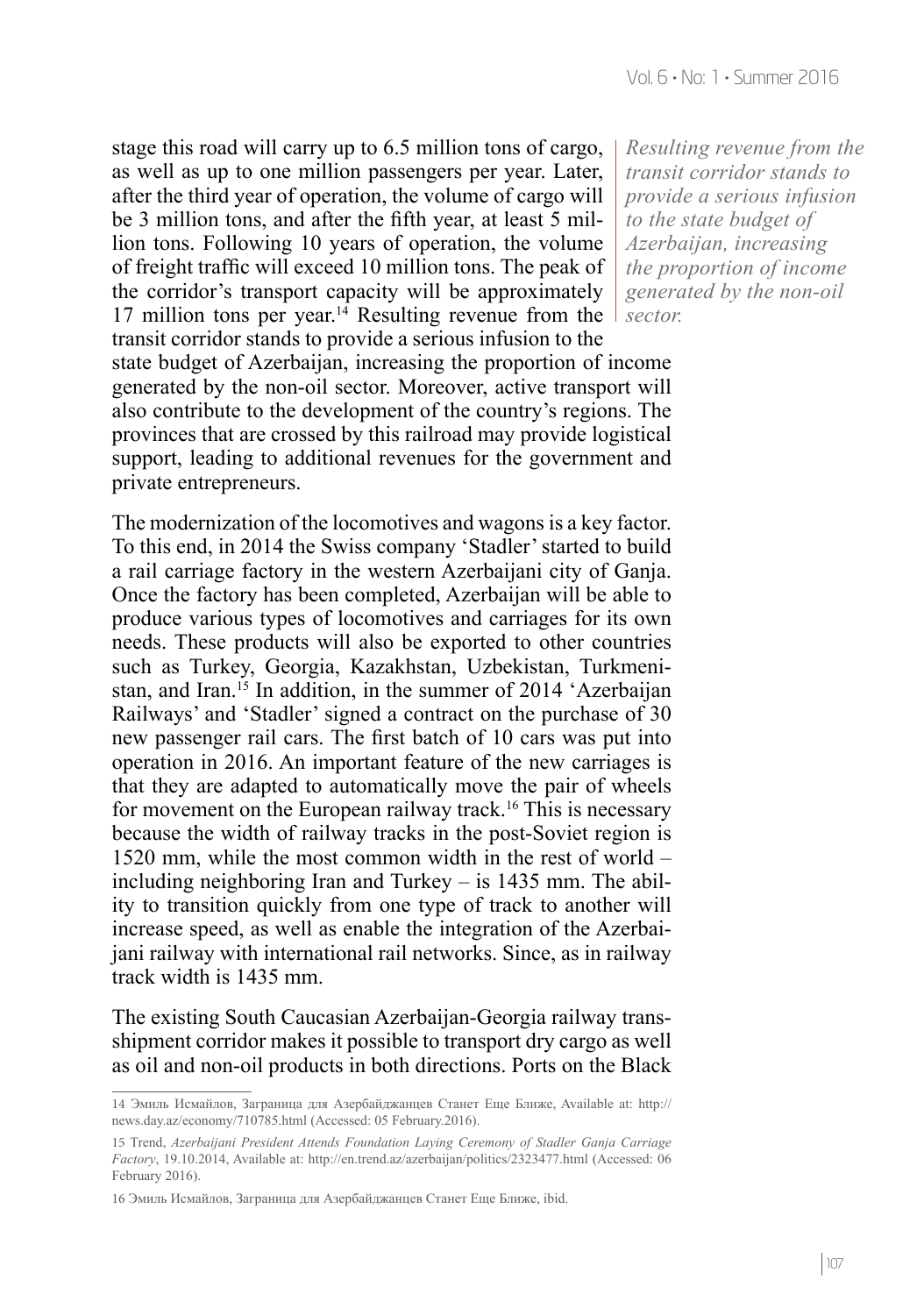and Caspian Seas are being modernized as well as the relevant segments of the national railway networks of Azerbaijan and Georgian. This transport corridor is successfully being used not only by the South Caucasus states, but also by the Black Sea and Central Asian regions. Moreover, the South Caucasus region provides a serious alternative as a transit hub – not only between the Black Sea and Central Asian regions, but beyond, connect the EU with East Asia. This is very important because the trade relations between these two regions are increasing year-on-year. It should be noted that 90% of total cargo transportation between these regions is currently conducted by ship via the Suez Canal.17 At the same time all continental transportation is conducted through Russian territory, via highway or the Trans-Siberian railroad, which connects Moscow with Vladivostok. In this regard, the importance of the new transit routes between the two biggest economic regions in the world is critical.

# *The relevance of the trans-Caspian route*

*A new international port that is being built in Alat, located 65 km south of Baku, will play an important role in linking the South Caucasus with Central Asian countries.* 

A new international port that is being built in Alat, located 65 km south of Baku, will play an important role in linking the South Caucasus with Central Asian countries. The new port will replace the old one in the center of Baku, which does not meet modern requirements. The new port will provide services for general cargo as well as passenger terminals. It will be able to receive both oil and non-oil freight, will obtain cargo handling and Ro/

Ro facilities, and will include a rail ferry terminal connecting the ports of Aktau and Atyrau (Kazakhstan) and Turkmenbashi (Turkmenistan), as well as an International Logistics Centre.18

The first stage of the new Baku International Sea Trade Port has already been completed. In its first phase, of overall annual capacity of the port is expected to 10 million tons of cargo and 50,000 containers. In the second phase, capacity will rise to 17 million tons of cargo and 150 thousand containers, and reaching 25 million tons of cargo and 1 million containers by the end of the third stage. $19$ 

Cargo of non-oil freights between Kazakhstan and Turkmenistan

<sup>17</sup> Ziyadov, T. (2012) *Azerbaijan as a regional hub in Central Eurasia*, ADA, Baku, p. 12.

<sup>18</sup> Baku Port, *About Alat Port*, Available at: [http://www.bakuport.gov.az/index](http://www.bakuport.gov.az/index.php?lang=en&Itemid=496) [php?lang=en&Itemid=496](http://www.bakuport.gov.az/index.php?lang=en&Itemid=496) (Accessed: 07 February 2016).

<sup>19</sup> Trend, Президент Ильхам Алиев Принял Участие в Открытии Паромного Терминала Нового Бакинского Международного Порта, 22.09.2014, Available at: http://[www.trend.az/](http://www.trend.az/azerbaijan/politics/2314386.html) [azerbaijan/politics](http://www.trend.az/azerbaijan/politics/2314386.html)/2314386.html (Accessed: 10 February 2016).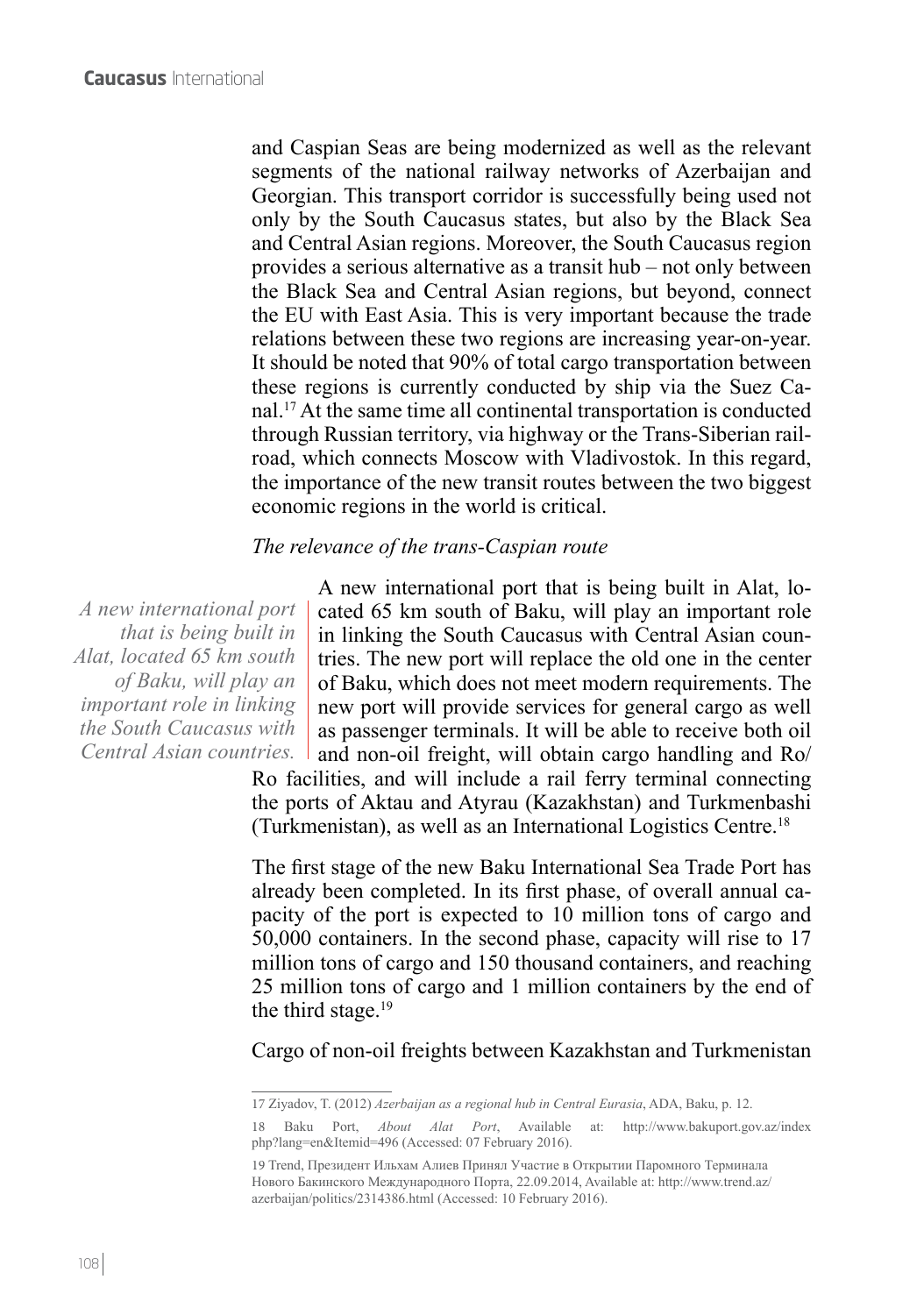and Azerbaijan is increasing. This has been made possible through improved coordination among the transport agencies of Azerbaijan, Kazakhstan and Turkmenistan. These partner states are now concentrating on the development of a new tariff policy, to include discounts and preferential rates in the transportation sector. Infrastructure development and logistical coordination make it possible to further increase West-East maritime freight transportation via the Caspian region. The annual capacity of the Trans-Caspian route is 27.5 million tons. As a result of infrastructure development in the east, 2015 has seen an increase in traffic intensity on the Caspian Sea via Turkish carriers:

*Cargo of non-oil freights between Kazakhstan and Turkmenistan and Azerbaijan is increasing. This has been made possible through improved coordination among the transport agencies of Azerbaijan, Kazakhstan and Turkmenistan*

| Route                 | Reason for activity<br>expansion                                                                                                                                                                                                                                                                                                                                                                           | Advantages for<br>Azerbaijan                                                                                                                                                                                                                                                                                                                                                  |
|-----------------------|------------------------------------------------------------------------------------------------------------------------------------------------------------------------------------------------------------------------------------------------------------------------------------------------------------------------------------------------------------------------------------------------------------|-------------------------------------------------------------------------------------------------------------------------------------------------------------------------------------------------------------------------------------------------------------------------------------------------------------------------------------------------------------------------------|
| Baku-Aktau            | Turkish haulers prefer to<br>transit though the Trans-<br>Caspian corridor after<br>relations between Russia<br>and Turkey have spoiled.<br>The Caspian Shipping<br>Company has reduced<br>tariffs for maritime<br>transport on the Baku-<br>Aktau route by 20%.<br>The current price for one<br>standard car with a trailer<br>(length 16.5 meters truck)<br>is \$1,200, and \$2100 for<br>round trip is. | The volume of traffic<br>of trucks increased<br>by a factor of 10.<br>Azerbaijani ships<br>are heavily involved<br>in transportation.<br>Currently, 11 ferries<br>and 2 Ro-Ro vessels<br>are involved in<br>transportation between<br>Baku, Aktau, and<br>Turkmenbashi. By<br>2020, the project<br>participants expect<br>to increase freight<br>transport to 300,000<br>TEU. |
| Baku-<br>Turkmenbashi | There is a growing<br>interest among Turkish<br>carriers who traditionally<br>connect to Central Asian<br>countries via the road<br>through Iranian territory.<br>However, they regularly<br>face arbitrary challenges<br>at border crossings,<br>because Iran wants to<br>create more favorable<br>conditions for Iranian<br>carriers.                                                                    |                                                                                                                                                                                                                                                                                                                                                                               |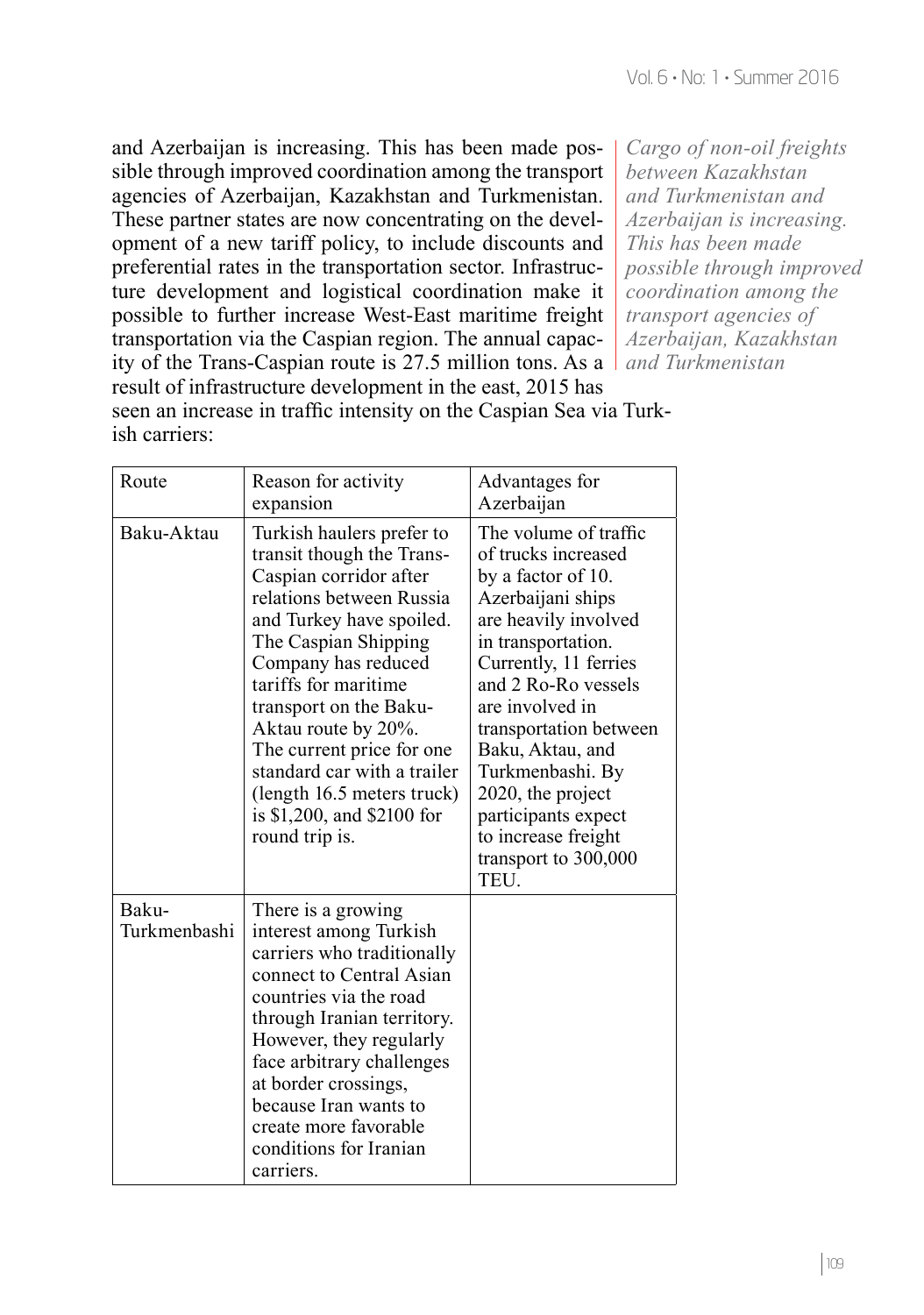The issue of waiting times for trucks at the Caspian Sea ports presents a key challenge. As the volume of traffic has increased dramatically, Azerbaijan and Kazakhstan have carried out measures to address the congestion of trucks in Aktau and Alat, halving the car load waiting period.20 There are also other steps being taken to improve services for truck drivers.

It is not only Turkey that has demonstrated interest in the Trans-Caspian. The following countries are also interested in using the corridor for their foreign trade and transit.

# *Turkmenistan*

Turkmenistan is interested in increasing transit via Turkmenbashi port. In 2013, it began work to expand its infrastructure. The construction of the new port will cost a total of two billion dollars. In terms of significant developments, in January 2015, the port in Alat welcomed its first 'Ro-Pax' 'Berkarar' ferry type from Turkmenistan. Regular activity along the Baku-Turkmenbashi route will increase the possibility of transportation via this route, and will also reduce the transit time for trucks coming from Turkey to Central Asia, an average of 50,000 vehicles per year. This route was very actively used during the Soviet era: a regular train-car ferry service between the port of Baku to the port of Turkmenbashi (Krasnovodsk at the time) was opened in1963.

# *Kazakhstan*

Kazakhstan is interested in developing the transport infrastructure on its territory as part of the new economic policy 'Нұрлы жол' (Lightened road). This policy includes the state program for infrastructure development in the period of 2015-2019.<sup>21</sup> In addition, China and Kazakhstan have entered the practical phase of the realization both 'Нұрлы жол' and the 'Silk Road Economic Belt' transport initiatives.<sup>22</sup> This will further increase freight traffic. Kazakhstan is interested in transportation of Chinese goods, as well as in finding alternatives to existing Russian routes in order to export goods to world markets, for example grain.23 In this

23 Black Sea Grain, *Kazakhstan finally decided to build a grain terminal in the Georgian Black Sea* 

<sup>20</sup> Н.Аббасова, Ежемесячный Объем Перевозки Грузовых Автомобилей Судами Каспар по Маршруту Баку-Актау Увеличился в 10 раз, 11.01.16, Available at: http://[interfax.az/view](http://interfax.az/view/661950)/661950 (Accessed: 10 February 2016).

<sup>21</sup> Daylynews, Правительство РК Одобрило Проект Общенационального Плана по Реализации 'Нурлы жол", 14.11.14, Available at: http://[www.dailynews.kz/economics/pravitelstvo\\_rk\\_odobrilo\\_](http://www.dailynews.kz/economics/pravitelstvo_rk_odobrilo_proekt_obschenatsionalnogo_plana_po_realizatsii_nurly_zhol) [proekt\\_obschenatsionalnogo\\_plana\\_po\\_realizatsii\\_nurly\\_zhol](http://www.dailynews.kz/economics/pravitelstvo_rk_odobrilo_proekt_obschenatsionalnogo_plana_po_realizatsii_nurly_zhol) (Accessed: 10 February 2016).

<sup>22</sup> Kazautozhol, *'*ЭксИмБанк*'* КНР Профинансирует Проекты Программы *'*Нұрлы жол*'*, 01.09.15, Available at: http://[kazautozhol.kz/press-tsentr/novosti-obshchestva/item/eksimbank-knr](http://kazautozhol.kz/press-tsentr/novosti-obshchestva/item/eksimbank-knr-profinansiruet-proekty-programmy-n-rly-zhol)profinansiruet[-proekty-programmy-n-rly-zhol](http://kazautozhol.kz/press-tsentr/novosti-obshchestva/item/eksimbank-knr-profinansiruet-proekty-programmy-n-rly-zhol) (Accessed: 22 October 2015).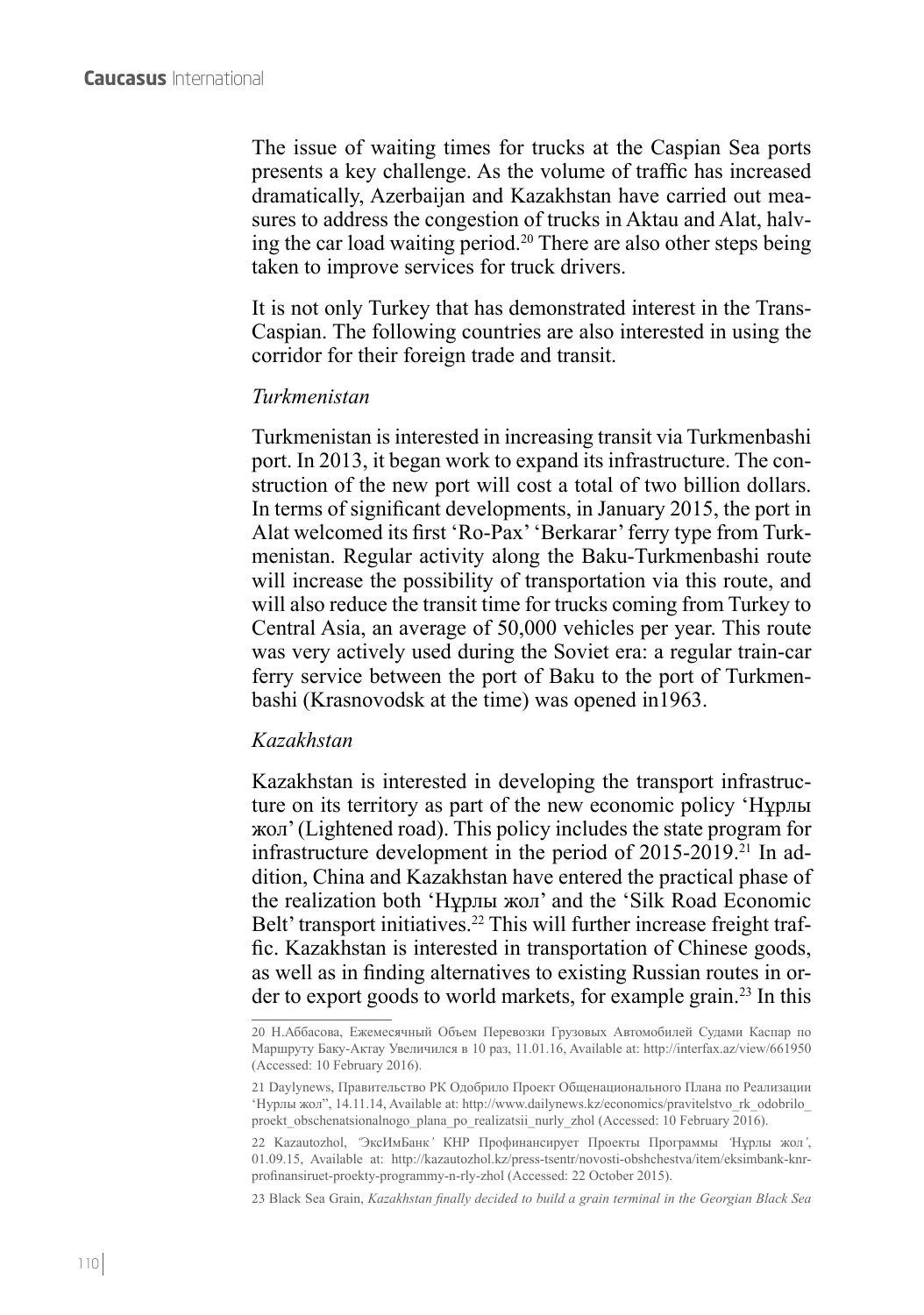regard, an alternative route runs west through the Caspian Sea and then on though the Caucasus. A few years ago, a joint grain terminal was built in Baku. Another grain terminal is located in Aktau, from where the grain is taken to Baku for its further transportation.<sup>24</sup>

# *Azerbaijan*

Azerbaijan has already declared its readiness to create the necessary conditions for the smooth export of Kazakh goods to Western markets including oil, oil products, grain, and other goods.<sup>25</sup> Additionally, in 2014, the construction of a production and logistics center for the Azerbaijani company 'Azersun' was initiated at Aktau port. This center has already been completed and will promote the development of bilateral trade in the non-oil sector.

# *Uzbekistan*

This state wants to use the Baku-Tbilisi-Kars railway to export goods to European markets, mainly cotton and other agricultural products. Since Uzbekistan has no access to the Caspian Sea, it intends to implement the Navoi (Uzbekistan)-Turkmenbashi railway route, which can be connected with the South Caucasus railway network via the Caspian Sea. The BTK railway can also be beneficial in the reverse direction, to transport of goods from Europe to the Central Asian states and Afghanistan.<sup>26</sup>

# *Ukraine*

This state is seeking new ways to enter the markets of Central Asia, following Russia's introduction of new rules for the transit of Ukrainian goods. Ukraine's main exports to Kazakhstan are agricultural and food products. On January 15, 2016, an experimental container train departed from the Ukrainian Port of Ilyichevsk, loaded mainly with food and beverage products, travelled along the Ukraine-Georgia-Azerbaijan-Kazakhstan-China route (via the Caspian and the Black Sea). If this route proves

*port*, 14.05.2010, Available at: [http://www.blackseagrain.net/agonews/kazakhstan-finally-decided-to](http://www.blackseagrain.net/agonews/kazakhstan-finally-decided-to-build-a-grain-terminal-in-the-georgian-black-sea-port)[build-a-grain-terminal-in-the-georgian-black-sea-port](http://www.blackseagrain.net/agonews/kazakhstan-finally-decided-to-build-a-grain-terminal-in-the-georgian-black-sea-port) (Accessed: 22 October 2015).

<sup>24</sup> Tengiznews, *Kazakhstan Starts Construction of Grain Terminals at Iranian-Turkmen border*, 06.08.2014, Available at: http://en.tengrinews.kz/industry\_infrastructure/Kazakhstan-starts-construction-of-grain-terminals-at-Iranian-255209/ (Accessed: 22 October 2015).

<sup>25</sup> 1news, Азербайджан Готов Способствовать Беспрепятственному Выходу Казахстанских Товаров на Западные Рынки, 20.06.2013, http://[www.1news.az/economy](http://www.1news.az/economy/20130620101916256.html)/20130620101916256.html (Accessed: 22 October 2015).

<sup>26</sup> Энвер Мамедов, (2012), 'Проехаться с Ветерком-Азербайджан Обретает Статус Узлового Центра Нового Железнодорожно-Паромного Маршрута", *Silk Wind,Region Plus*, No 123, pp. 57- 59.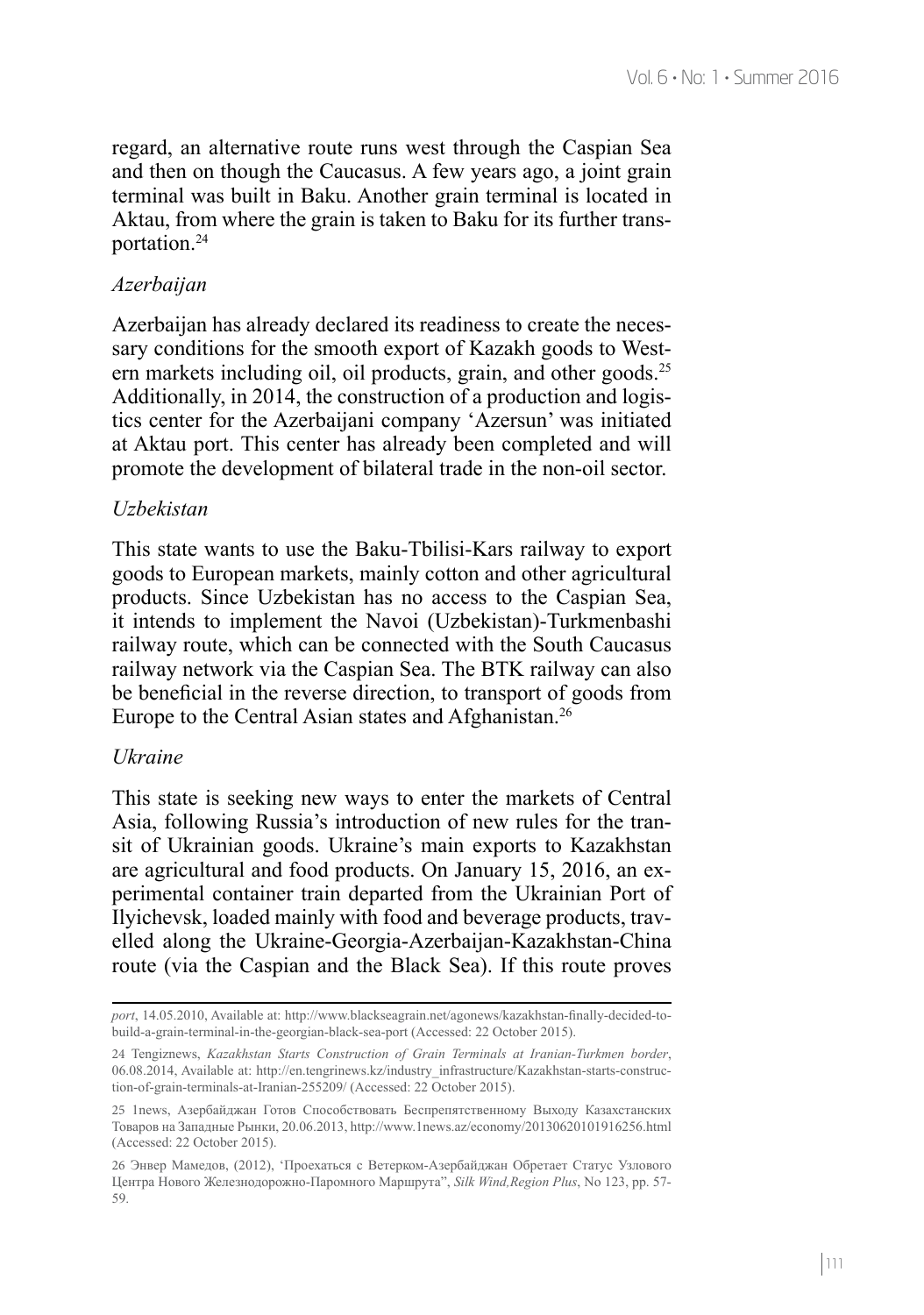cost-effective, and a high-level of coordination between the transit countries can be achieved, it will be able to increase the volume of transported goods and, consequently, income. It is worth noting that in 2015 exports of goods from Ukraine to Kazakhstan amounted to \$544.1 million and general turnover as \$1.6 billiondespite the fact that exports fell by 35% compared to 2014.<sup>27</sup>

# *Azerbaijan transport infrastructure as part of international transit routes*

Transport infrastructure in Azerbaijan is also contributing to regional projects in Eurasia, such as the EU TRACECA initiative, the Chinese 'One Belt, One Road', and the Russian-Iranian 'North-South' initiative. All these regional projects are underpinned by the necessary infrastructure and logistical support.

Within the framework of the TRACECA project, the 'Silk Wind' route was developed in late 2012.<sup>28</sup> On August 3 2015, the port Alat received the ferry with the container train 'Nomad express'.

*On August 3 2015, the port Alat received the ferry with the container train 'Nomad express'. The container train made the journey of over 3,500 km from the Chinese city Shihrezi then from Kazakhstani Dostyk city to the port Aktau, and onward to Alat.* 

The container train made the journey of over 3,500 km from the Chinese city Shihrezi then from Kazakhstani Dostyk city to the port Aktau, and onward to Alat. The train's final destination was Keshla station, located near Baku. It took only five days for the 82 shipping containers, loaded with caustic soda, to reach their destination.29 Typically, container shipments from China to Europe take from 25 to 40 days.<sup>30</sup>

Thus there is a significant scope to increase freight traffic along this route. In order to attract cargo flows into Azerbaijan, it is important to reduce the transit time across its territory. One of the important tasks in this regard is the synchronization of the different modes of transport. To this end, in late October 2015, Azerbaijan formed a coordinating council, which will draft a common policy on transit cargo. The Council will facilitate the accelerated implementation of a uniform and transparent tariff policy for the transit of goods via rail, sea, ports

<sup>27</sup> Елена Павлова,Украина Едет на Восток, 16.01.16, Available at: http://[www.gazeta.ru/busi](http://www.gazeta.ru/business/2016/01/15/8023517.shtml)ness[/2016/01/15/8023517.](http://www.gazeta.ru/business/2016/01/15/8023517.shtml)shtml (Accessed: 22 January 2016).

<sup>28</sup> Елена Платонова, Китай Идет в Обход России, 29.12.2015, Available at: http://[www.gazeta.ru/](http://www.gazeta.ru/business/2015/12/27/7995287.shtml) business[/2015/12/27/7995287.](http://www.gazeta.ru/business/2015/12/27/7995287.shtml)shtml (Accessed: 26 January 2016).

<sup>29</sup> Inform, Баку Принял Первый Поезд по Транскаспийскому Транспортному Маршруту из Актау, 03.08.15, Available at: http://[www.inform.kz/rus/article](http://www.inform.kz/rus/article/2803283)/2803283 (Accessed: 26 January 2016).

<sup>30</sup> Gasimli, V. (2015) 'The New Baku International Seaport: A Nexus for the New Silk Road"*, Eurasia Daily Monitor*, 12(178), 02.10.2015, Available at: http://www.jamestown.org/single/?tx\_ ttnews%5Btt\_news%5D=44442&tx\_ttnews%5BbackPid%5D=7&cHash=2ba96fa4dd2f20e18e98cb 681e3c64e6#.VjjSa7fhDDc (Accessed: 27 January 2016).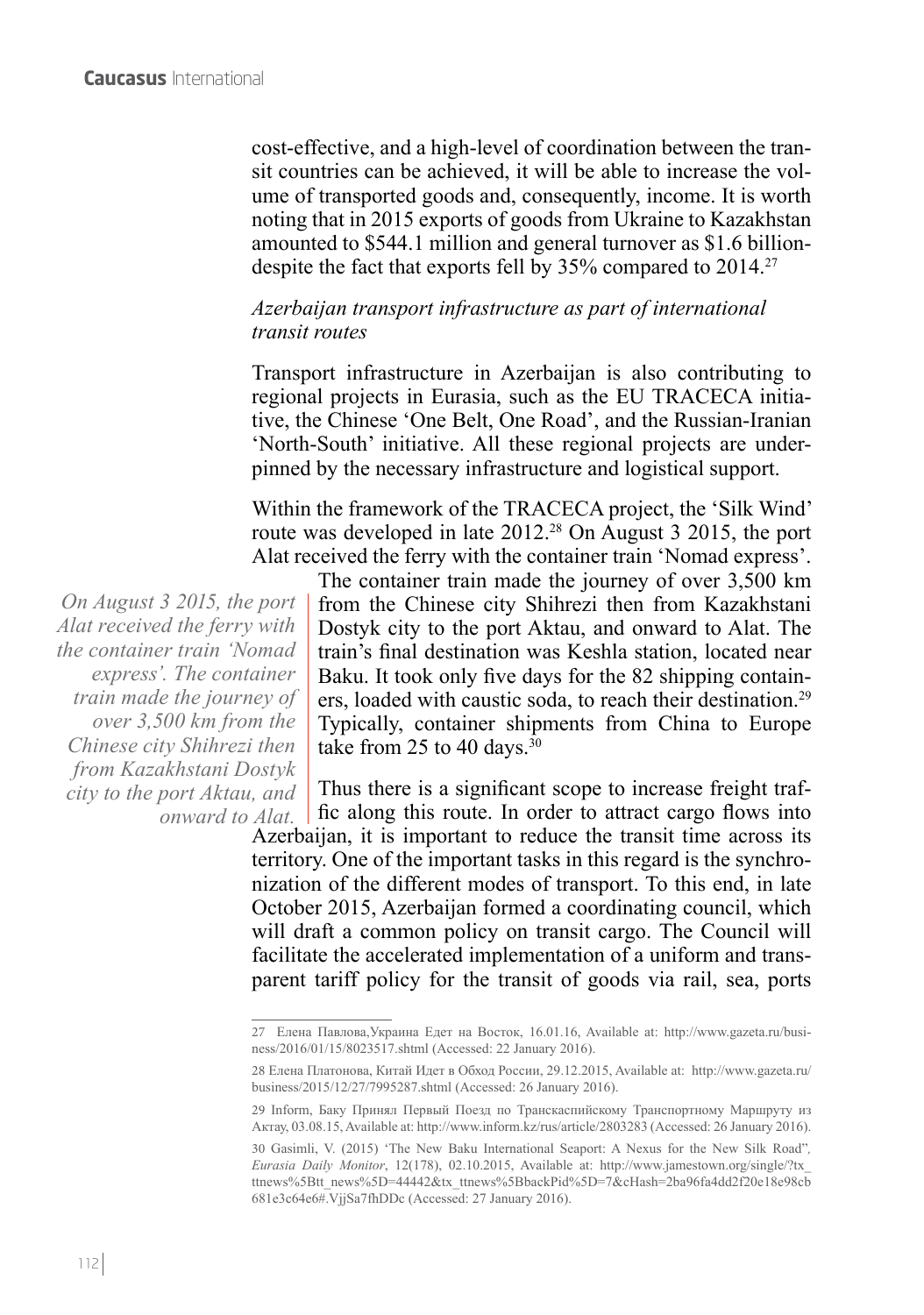and marine terminals in Azerbaijan. This initiative will simplify border procedures and ensure coordination between the state institutions within Azerbaijan.<sup>31</sup> This council has an important role. Without a stable relationship between the various modes of transport and streamlined border-crossing procedures, Azerbaijan routes will be less competitive. It is also important to coordinate actions with the neighboring transit countries.

Azerbaijan is also interested in developing cooperation within the Chinese initiative 'One Belt, One Road'. For this project, China has invested a significant amount of capital in transport infrastructure, both within China and in neighboring regions, especially Central Asia. The foreign trade turnover between the EU and China is constantly growing, reaching about \$600 billion in 2014. Goods traded between Europe and China is carried mainly by maritime *Belt, One Road'.*  routes, through the Suez Canal. The length of this maritime route is about 24,000 kilometers, with a delivery time of 40-50 days.<sup>32</sup>

China is now looking for new ways to reduce transit times. Given China's interest in the development of alternative transport routes, in December 2015, Azerbaijan President Ilham Aliyev paid an official visit to Beijing. During the visit, the parties agreed to implement measures to promote a joint 'economic belt of the Silk Road.' In addition, agreements were signed on cooperation in the transport sector and in the spheres of railway transport and civil air transport.33 These discussions and agreements have ensured the coordination of bilateral activities.

Another international transport corridor in which Azerbaijan can play a significant role is the 'North - South' initiative. The new route runs between the countries of North West Europe, the Caspian Sea, the Persian Gulf, Central, South and Southeast Asia. There is also scope for the further development of Euro-Asian transport, for *Southeast Asia.*  a shorter and more economical route.

*Another international transport corridor in which Azerbaijan can play a significant role is the 'North - South' initiative. The new route runs between the countries of North West Europe, the Caspian Sea, the Persian Gulf, Central, South and* 

*Azerbaijan is also interested in developing cooperation within the Chinese initiative 'One* 

<sup>31</sup> 1news, В Азербайджане Будет Создан Координационный Совет по Транзитным Грузоперевозкам, 21.10.2015, Available at: http://[www.1news.az/chronicle](http://www.1news.az/chronicle/20151021075908757.html)/20151021075908757. [html](http://www.1news.az/chronicle/20151021075908757.html) (Accessed: 27 January 2016).

<sup>32</sup> Тофиг Аскеров, Гюльнара Зейналова Визит Ильхама Алиева в Китай: Большая Политика на Великом Шелковом Пути, 10.12.15, Available at: http://www.vzglyad.az/news.php?id=50648#. Vq5EN7KLTDc (Accessed: 27 January 2016).

<sup>33</sup> 1news, Визит Президента Ильхама Алиева в Китай как Поворотный Момент во Внешней Политике Азербайджана, 14.12.15, Available at: http://[cp.1news.az/authors/editori](http://cp.1news.az/authors/editorial/20151214124104421.html)al[/20151214124104421.](http://cp.1news.az/authors/editorial/20151214124104421.html)html (Accessed: 27 January 2016).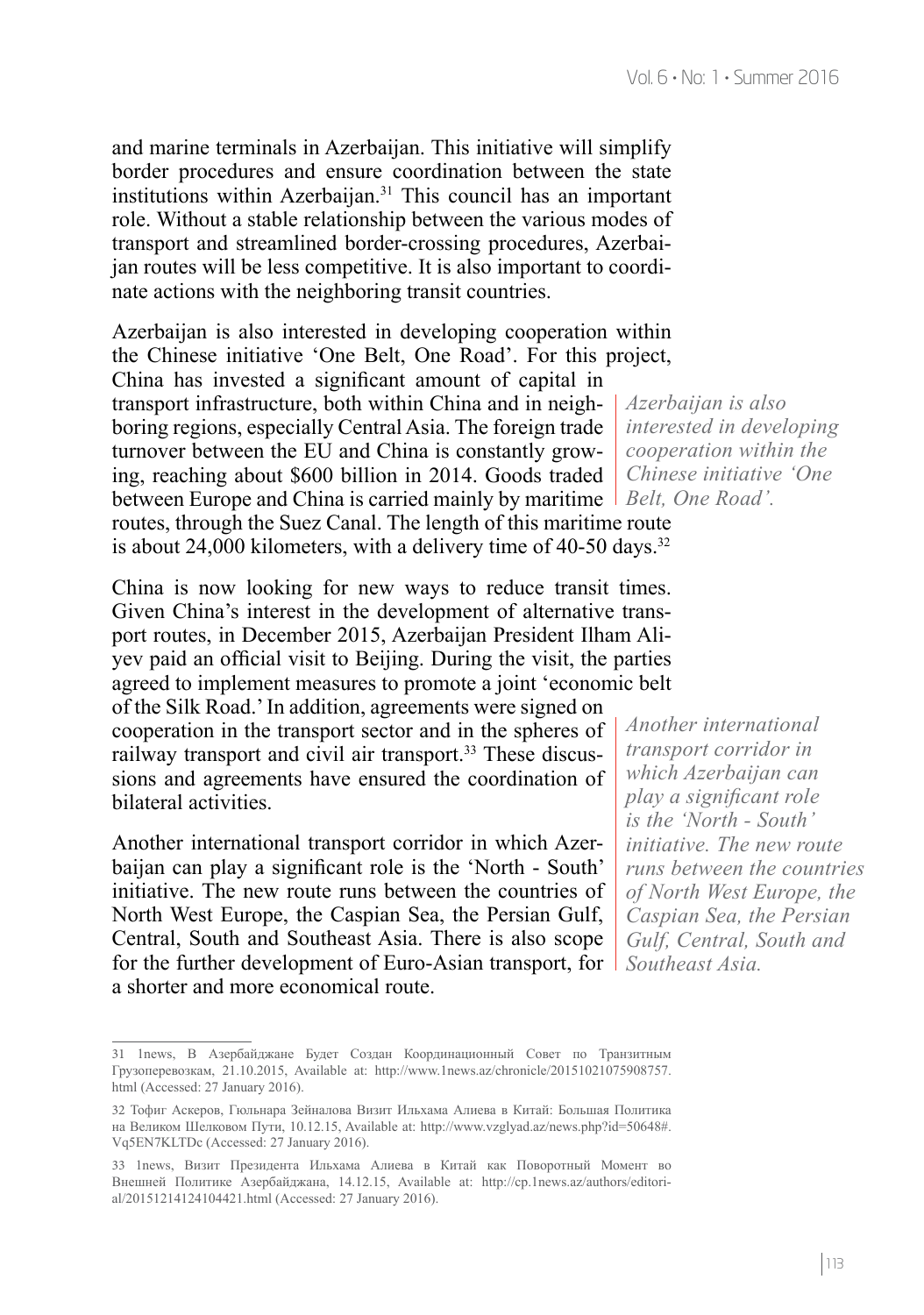Azerbaijan is one of the links in this route, as agreed between Russia, Iran and India in 2000.<sup>34</sup> The parties decided to create a new route for the transportation of goods between Europe and the Far East. This route has seen a number of pilot shipments, mostly by rail. These tests made it clear that this line is quicker than traditional routes. The new transport route offers a competitive alternative to the sea route via the Suez Canal, slashing costs and shipment times. It is expected that the prices for the transport of containers can be 30% cheaper.

Baku is now actively involved in the implementation of this route. Azerbaijan is a part of the western branch of the corridor, which is a rail link from Russia via the territory of Azerbaijan with further access to the Iranian railway network via the border crossing at Astara (Azerbaijan) - Astara (Iran).<sup>35</sup> This is a new intermodal route, which enables the delivery of container cargo through Russia to Iran. The estimated capacity of the railway is up to 10 million tons in the first phase, and will be increased to 15 million tons per year in the future.36

Since the Soviet times, Russia and Azerbaijan have been connected by rail. With regard to rail connections between Azerbaijan and Iran, all that is needed is a 8.4 km connecting track in Azerbaijan to reach the border.<sup>37</sup> As for Iran, large-scale work is needed, namely the construction of the Qazvin-Rasht-Astara railway, which is 375 km long. A 7 km bridge linking Astara (Azerbaijan) - Astara (Iran) over the Araz River also needs to be built.

On May 3, 2015 Russia, Iran and Azerbaijan signed an agreement on the construction of the Qazvin-Rasht-Astara railway. Iran has completed the railway line between the cities of Qazvin and Rasht, 205 km in length. A groundbreaking ceremony for the construction of the bridge has also taken place.

In parallel with preparations for the construction of the railroad, the heads of the customs services of Azerbaijan, Russia, Iran and India have discussed the coordination of customs regulations in order to ensure efficient operation. Further meetings on this issue

<sup>34</sup> Ministry of Foreign Affairs of Russia, Международный транспортный коридор *'*Север*–*Юг*'*, 27.10.11, Available at: [http://www.mid.ru/foreign\\_policy/economic\\_diplomacy/ism\\_communica](http://www.mid.ru/foreign_policy/economic_diplomacy/ism_communication/-/asset_publisher/fajfwCb4PqDA/content/id/187770)[tion/-/asset\\_publisher/fajfwCb4PqDA/content/id/187770](http://www.mid.ru/foreign_policy/economic_diplomacy/ism_communication/-/asset_publisher/fajfwCb4PqDA/content/id/187770) (Accessed: 28 January 2016).

<sup>35</sup> Official Site of Russian Railways, *North – South*, Available at: [http://eng.rzd.ru/statice/public/](http://eng.rzd.ru/statice/public/en?STRUCTURE_ID=86) [en?STRUCTURE\\_ID=86](http://eng.rzd.ru/statice/public/en?STRUCTURE_ID=86) (Accessed: 28 January 2016).

<sup>36</sup> Minisrty of Foreign Affairs of Russia, Международный транспортный коридор *'*Север*–*Юг*'*, ibid.

<sup>37</sup> Official Site of Azerbaijan Railways LTD, *'North-South"*, Available at: 'http://railway.gov.az/index/en/2nd-column-3/north-south (Accessed: 28 January 2016).